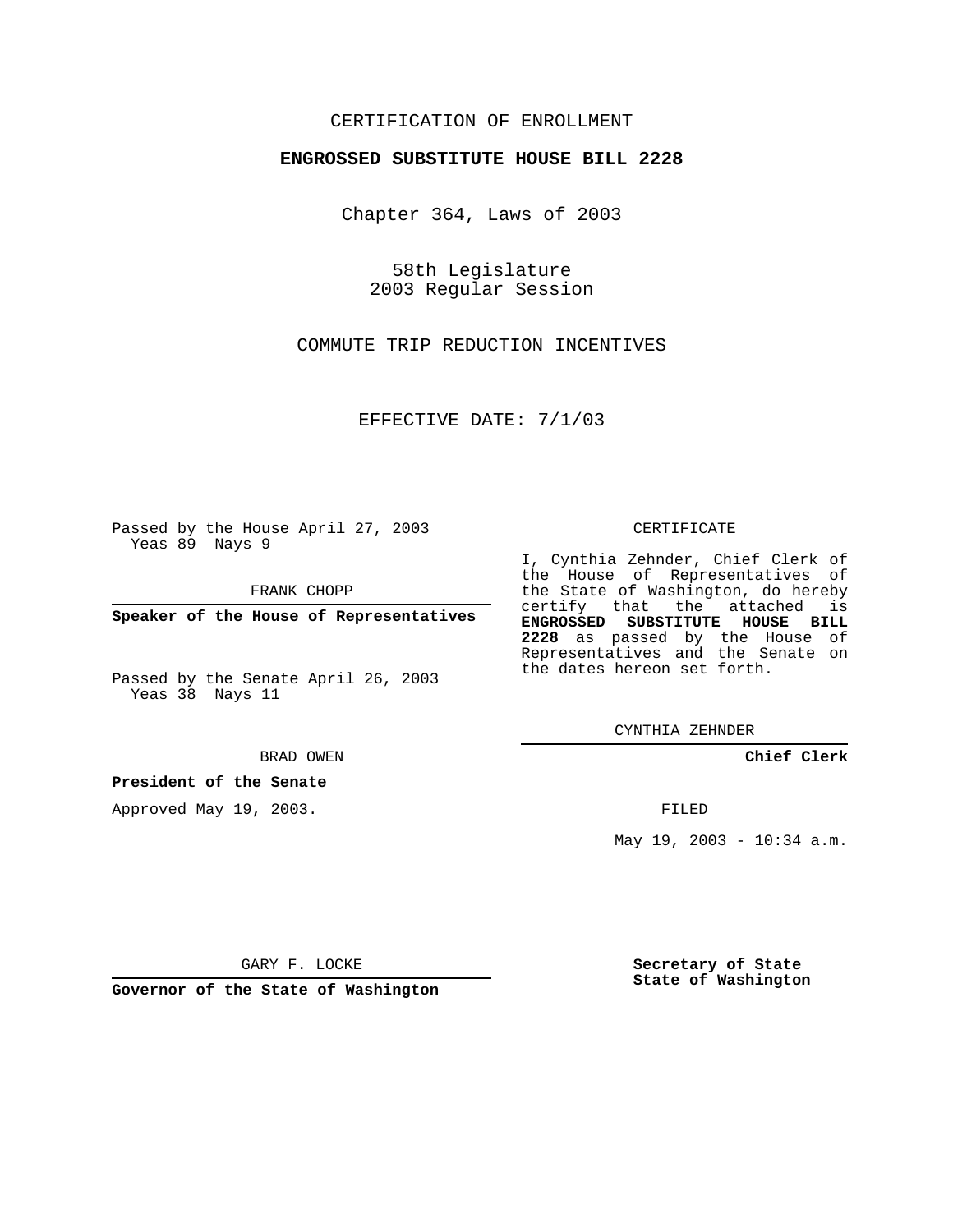# **ENGROSSED SUBSTITUTE HOUSE BILL 2228** \_\_\_\_\_\_\_\_\_\_\_\_\_\_\_\_\_\_\_\_\_\_\_\_\_\_\_\_\_\_\_\_\_\_\_\_\_\_\_\_\_\_\_\_\_

\_\_\_\_\_\_\_\_\_\_\_\_\_\_\_\_\_\_\_\_\_\_\_\_\_\_\_\_\_\_\_\_\_\_\_\_\_\_\_\_\_\_\_\_\_

AS AMENDED BY THE SENATE

Passed Legislature - 2003 Regular Session

### **State of Washington 58th Legislature 2003 Regular Session**

**By** House Committee on Transportation (originally sponsored by Murray, Wallace, Cooper, Clibborn, Simpson, Rockefeller, Hudgins and Hankins)

READ FIRST TIME 04/02/03.

1 AN ACT Relating to commute trip reduction incentives; adding a new section to chapter 70.94 RCW; adding a new chapter to Title 82 RCW; creating new sections; repealing RCW 82.04.4453, 82.04.4454, 82.16.048, 82.16.049, and 47.01.900; prescribing penalties; providing a contingent effective date; providing expiration dates; and declaring an emergency.

6 BE IT ENACTED BY THE LEGISLATURE OF THE STATE OF WASHINGTON:

 7 NEW SECTION. **Sec. 1.** DEFINITIONS. The definitions in this 8 section apply throughout this chapter and section 9 of this act unless 9 the context clearly requires otherwise.

10 (1) "Public agency" means any county, city, or other local 11 government agency or any state government agency, board, or commission. 12 (2) "Public transportation" means the same as "public

13 transportation service" as defined in RCW 36.57A.010 and includes 14 passenger services of the Washington state ferries.

15 (3) "Nonmotorized commuting" means commuting to and from the 16 workplace by an employee by walking or running or by riding a bicycle 17 or other device not powered by a motor.

18 (4) "Ride sharing" means the same as "flexible commuter ride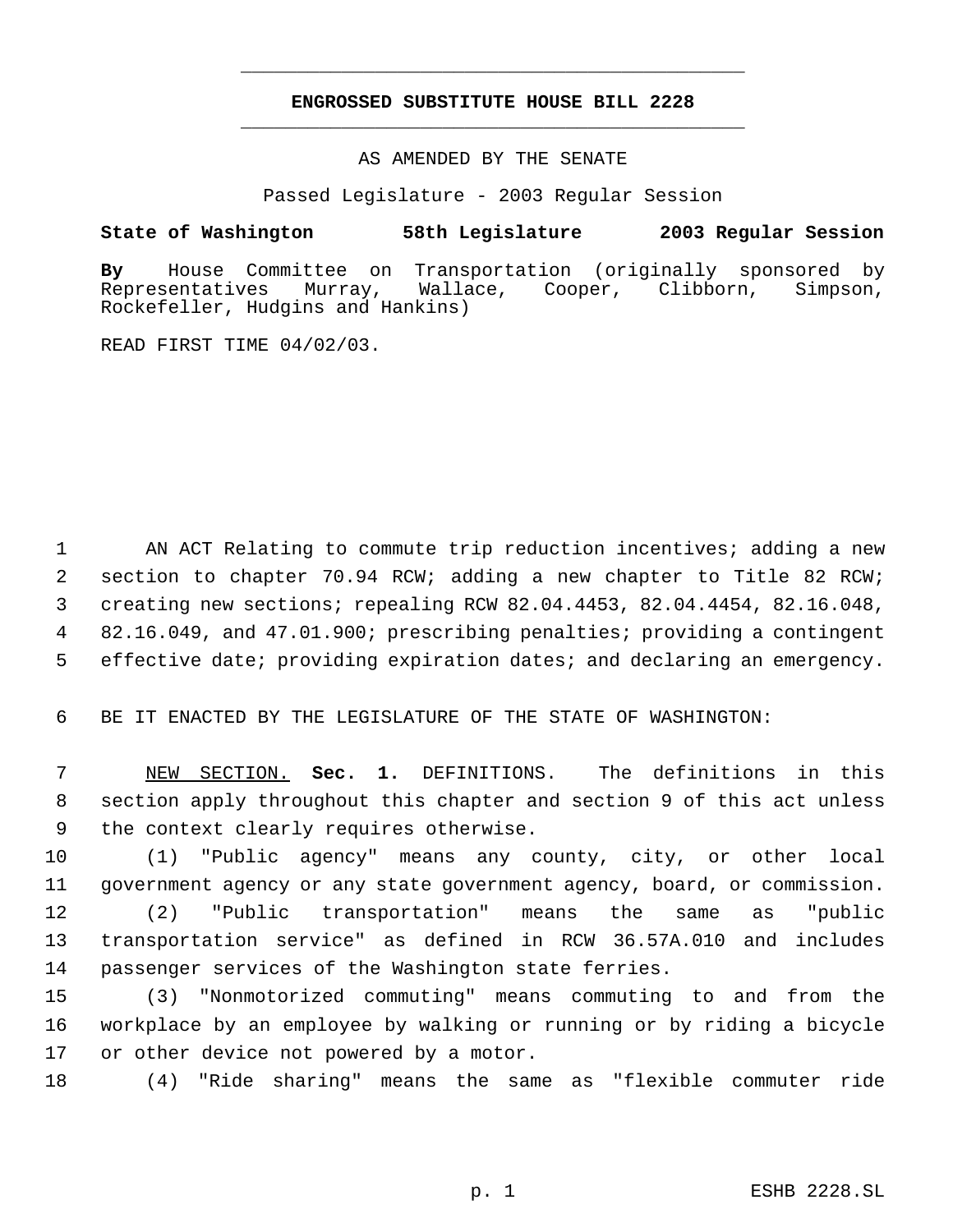sharing" as defined in RCW 46.74.010, including ride sharing on Washington state ferries.

 (5) "Car sharing" means a membership program intended to offer an alternative to car ownership under which persons or entities that become members are permitted to use vehicles from a fleet on an hourly basis.

 (6) "Telework" means a program where work functions that are normally performed at a traditional workplace are instead performed by an employee at his or her home at least one day a week for the purpose of reducing the number of trips to the employee's workplace.

 NEW SECTION. **Sec. 2.** TAX CREDITS--BUSINESS AND OCCUPATION AND PUBLIC UTILITY TAXES. (1) Employers in this state who are taxable under chapter 82.04 or 82.16 RCW and provide financial incentives to their own or other employees for ride sharing, for using public transportation, for using car sharing, or for using nonmotorized commuting before July 1, 2013, are allowed a credit against taxes payable under chapters 82.04 and 82.16 RCW for amounts paid to or on behalf of employees for ride sharing in vehicles carrying two or more persons, for using public transportation, for using car sharing, or for using nonmotorized commuting, not to exceed sixty dollars per employee per year.

 (2) Property managers who are taxable under chapter 82.04 or 82.16 RCW and provide financial incentives to persons employed at a worksite in this state managed by the property manager for ride sharing, for using public transportation, for using car sharing, or for using nonmotorized commuting before July 1, 2013, are allowed a credit against taxes payable under chapters 82.04 and 82.16 RCW for amounts paid to or on behalf of these persons for ride sharing in vehicles carrying two or more persons, for using public transportation, for using car sharing, or for using nonmotorized commuting, not to exceed sixty dollars per person per year.

 (3) The credit under this section is equal to the amount paid to or on behalf of each employee multiplied by fifty percent, but may not exceed sixty dollars per employee per year. The credit may not exceed the amount of tax that would otherwise be due under chapters 82.04 and 82.16 RCW.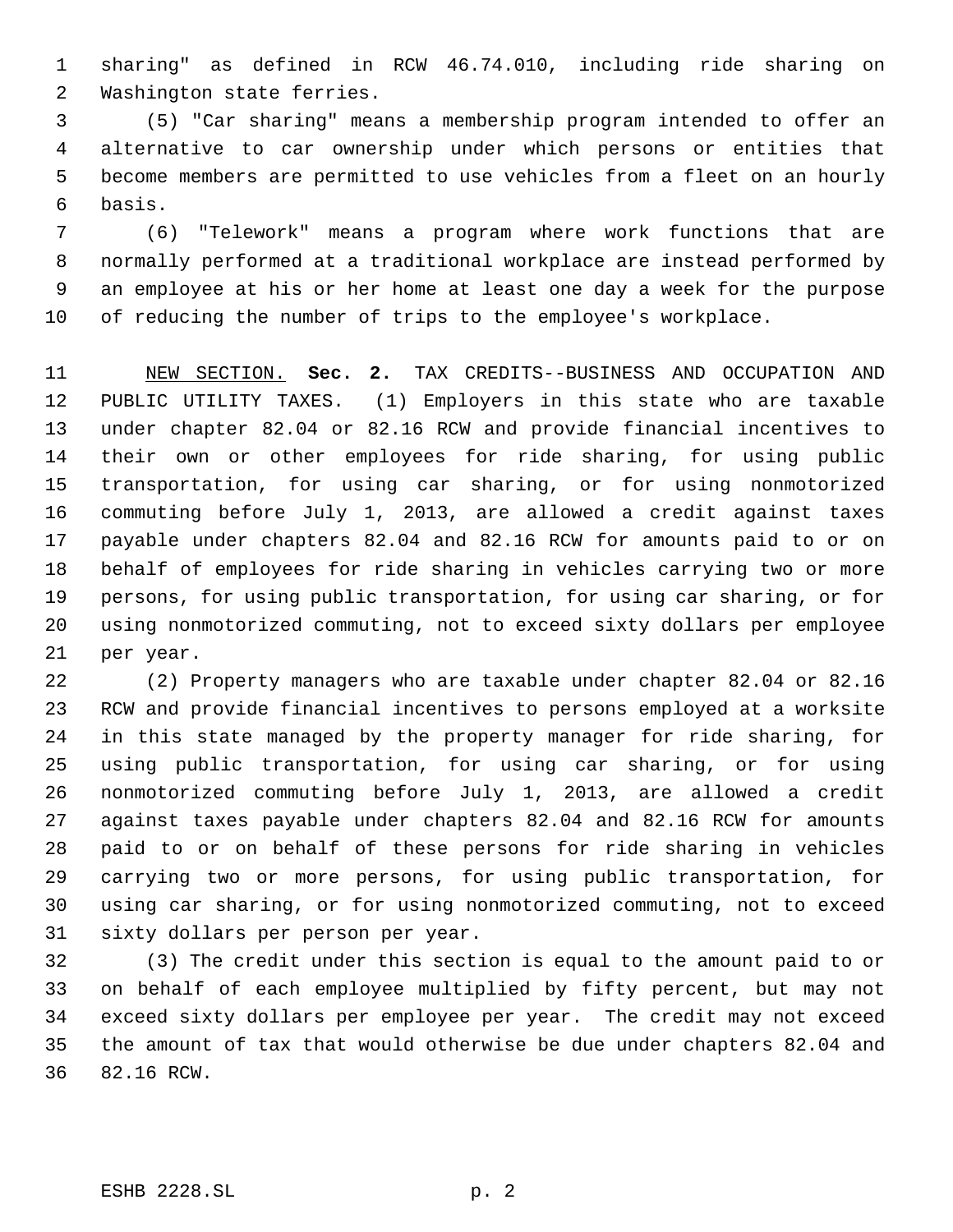(4) A person may not receive credit under this section for amounts paid to or on behalf of the same employee under both chapters 82.04 and 82.16 RCW.

 (5) A person may not take a credit under this section for amounts claimed for credit by other persons.

 NEW SECTION. **Sec. 3.** TAX CREDIT FILING. (1) Application for tax credit under section 2 of this act may only be made in the form and manner prescribed in rules adopted by the department.

 (2) The credit under this section must be taken or deferred under section 4 of this act against taxes due for the same fiscal year in which the amounts for which credit is claimed were paid to or on behalf of employees for ride sharing, for using public transportation, for using car sharing, or for using nonmotorized commuting and must be claimed by the due date of the last tax return for the fiscal year in which the payment is made.

 (3) Any person who knowingly makes a false statement of a material fact in the application for a credit under section 2 of this act is guilty of a gross misdemeanor.

 NEW SECTION. **Sec. 4.** TAX CREDIT LIMITATIONS. (1) The department shall keep a running total of all credits accrued under section 2 of this act during each fiscal year. No person is eligible for tax credits under section 2 of this act if the credits would cause the tabulation for the total amount of credits taken in any fiscal year to exceed two million two hundred fifty thousand dollars. This limitation includes any credits carried forward under subsection (2)(b) of this section from prior years.

 (2)(a) No person is eligible for tax credits under section 2 of this act in excess of the amount of tax that would otherwise be due under chapter 82.04 or 82.16 RCW.

 (b) A person with taxes equal to or in excess of the credit under section 2 of this act, and therefore not subject to the limitation in (a) of this subsection, may defer tax credits for a period of not more than three years after the year in which the credits accrue. A person deferring tax credits under this subsection (2)(b) must submit an application in the year in which the tax credits will be applied. This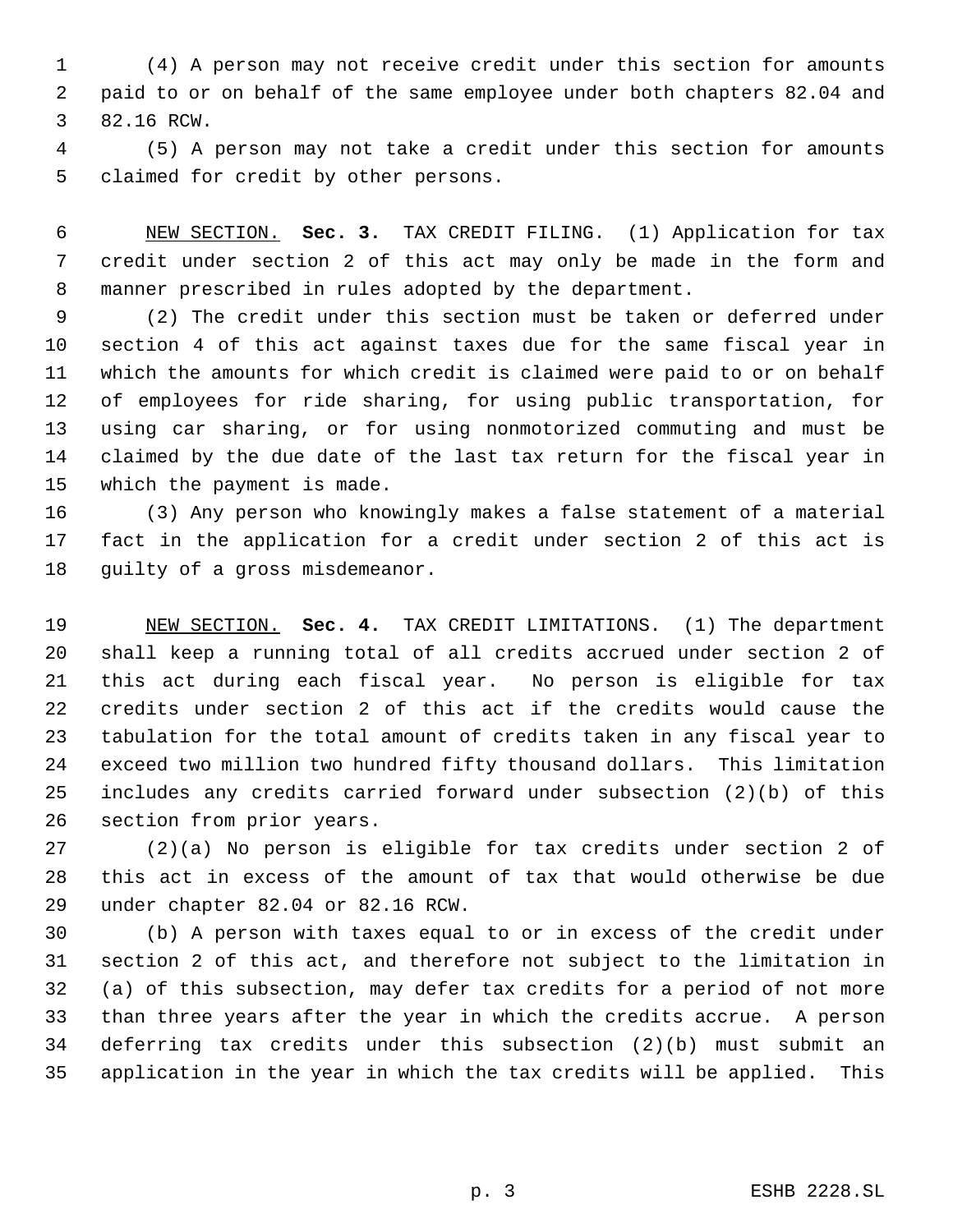application is subject to eligibility under subsection (1) of this section for the fiscal year in which the tax credits will be applied.

 (3) No person is eligible for tax credits under section 2 of this act in excess of two hundred thousand dollars in any fiscal year. This limitation does not apply to credits deferred in prior years under subsection (2)(b) of this section.

 (4) No person is eligible for tax credits, including deferred credits authorized under subsection (2)(b) of this section, after June 30, 2013.

 (5) Credits may not be carried forward or carried backward other than as authorized in subsection (2)(b) of this section.

 (6) No person is eligible for tax credits under section 2 of this act if the additional revenues for the multimodal transportation account created by Engrossed Substitute House Bill No. 2231 are terminated.

 NEW SECTION. **Sec. 5.** FUND TRANSFER. (1) The director shall on the 25th of February, May, August, and November of each year advise the state treasurer of the amount of credit taken under section 2 of this act during the preceding calendar quarter ending on the last day of December, March, June, and September, respectively.

 (2) On the last day of March, June, September, and December of each year, the state treasurer, based upon information provided by the department, shall deposit to the general fund a sum equal to the dollar amount of the credit provided under section 2 of this act from the multimodal transportation account.

 NEW SECTION. **Sec. 6.** COMMUTE TRIP REDUCTION REPORTING. The commute trip reduction task force shall determine the effectiveness of the tax credit under section 2 of this act, the grant program in section 9 of this act, and the relative effectiveness of the tax credit and the grant program as part of its ongoing evaluation of the commute trip reduction law and report to the legislative transportation committee and to the fiscal committees of the house of representatives and the senate. The report must include information on the amount of tax credits claimed to date and recommendations on future funding between the tax credit program and the grant program. The report must be incorporated into the recommendations required in RCW 70.94.537(5).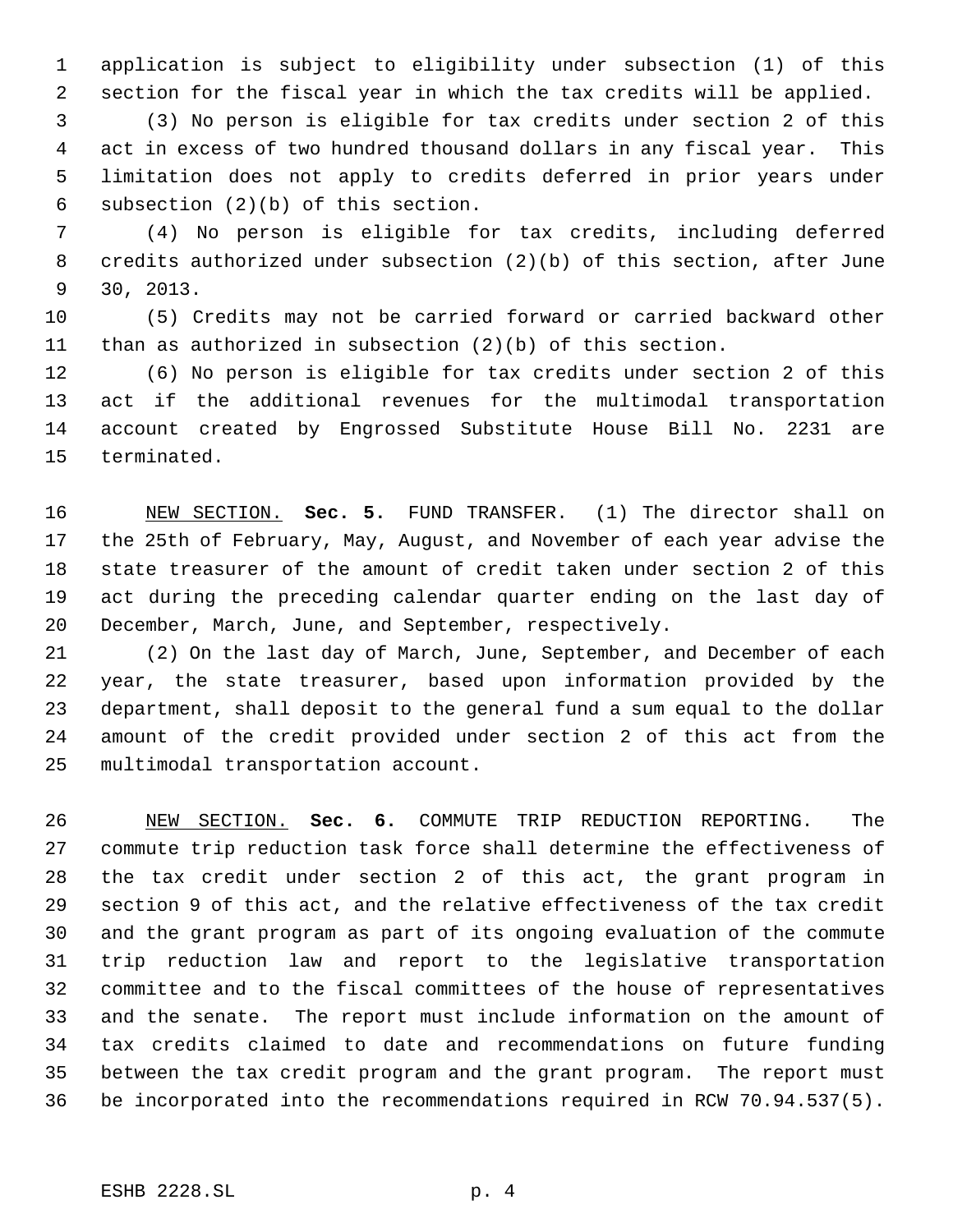NEW SECTION. **Sec. 7.** ADMINISTRATION. Chapter 82.32 RCW applies to the administration of this chapter.

 NEW SECTION. **Sec. 8.** EXPIRATION. This chapter expires July 1, 2013, except for section 5 of this act, which expires January 1, 2014.

 NEW SECTION. **Sec. 9.** A new section is added to chapter 70.94 RCW to read as follows:

 (1) To the extent that funds are appropriated, the department of transportation shall administer a performance-based grant program for private employers, public agencies, nonprofit organizations, developers, and property managers who provide financial incentives for ride sharing in vehicles carrying two or more persons, for using public transportation, for using car sharing, or for using nonmotorized commuting, including telework, before July 1, 2013, to their own or other employees.

 (2) The amount of the grant will be determined based on the value to the transportation system of the vehicle trips reduced. The commute trip reduction task force shall develop an award rate giving priority to applications achieving the greatest reduction in trips and commute miles per public dollar requested and considering the following criteria: The local cost of providing new highway capacity, congestion levels, and geographic distribution.

 (3) No private employer, public agency, nonprofit organization, developer, or property manager is eligible for grants under this section in excess of one hundred thousand dollars in any fiscal year.

 (4) The total of grants provided under this section may not exceed seven hundred fifty thousand dollars in any fiscal year.

 (5) The department of transportation shall report to the department of revenue by the 15th day of each month the aggregate monetary amount of grants provided under this section in the prior month and the identity of the recipients of those grants.

 (6) The source of funds for this grant program is the multimodal transportation account.

(7) This section expires January 1, 2014.

 NEW SECTION. **Sec. 10.** The following acts or parts of acts are each repealed: